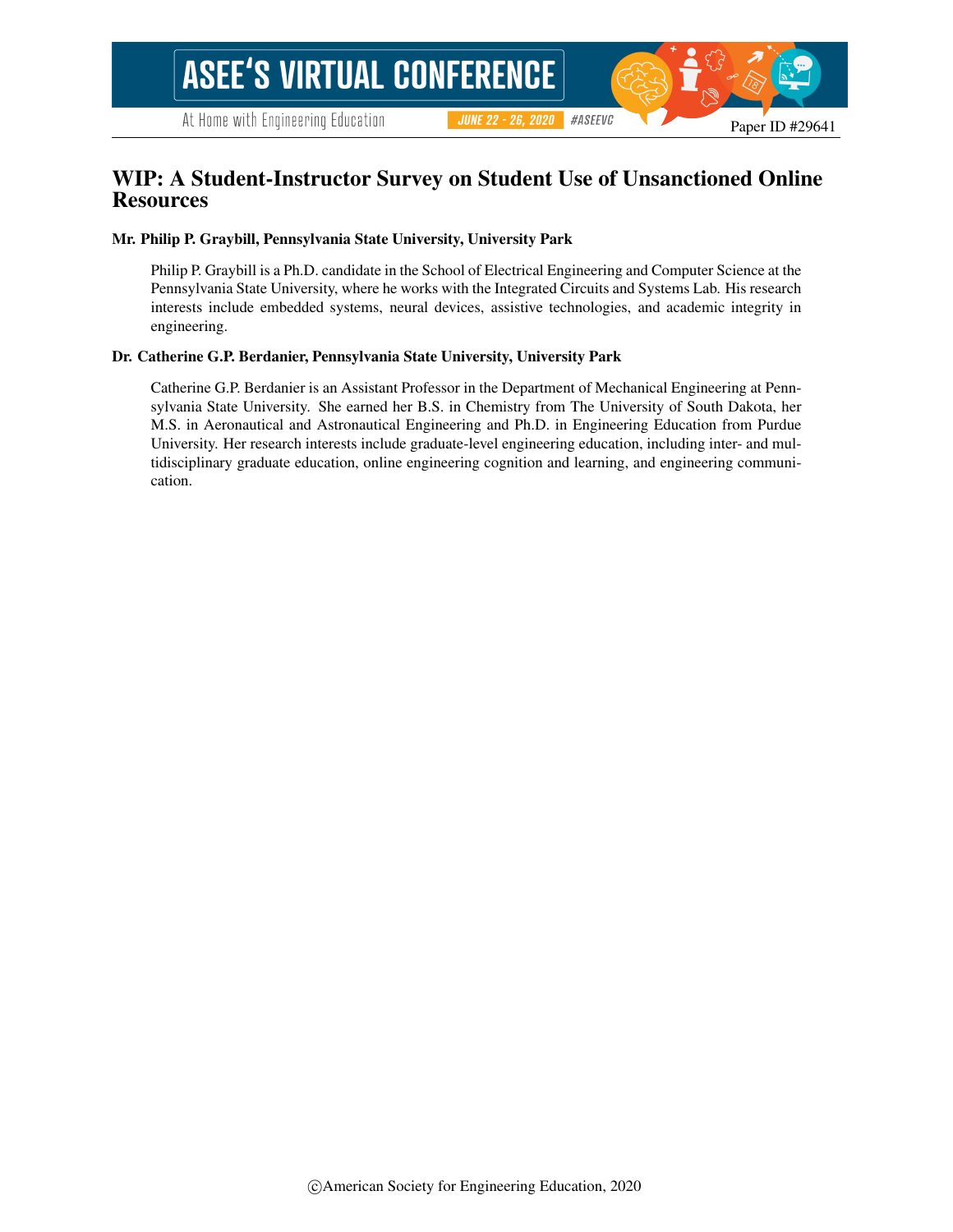# **WIP: A Student-Instructor Survey on Student Use of Unsanctioned Online Resources**

**Abstract:** This work-in-progress paper presents an initial survey of undergraduate engineering students and engineering course instructors on the use of websites and apps like Chegg, Course Hero, and Slader (collectively "unsanctioned online resources," or UORs) in engineering courses. The survey sought to determine 1) the degree to which engineering students are using UORs to violate academic integrity, 2) how well instructors' beliefs about students' use of these resources align with students' actual behaviors, and 3) potential strategies for decreasing the use of UORs in violating academic integrity. The students reported similar frequencies in using UORs compared to traditional resources for most of the queried behaviors. Instructors estimated a much higher frequency of students' violation of academic integrity both with and without UORs than the student sample reported. However, the grade point averages of student respondents to the voluntary survey appear to be skewed high, and response bias in both the students and instructors may account in part for instructors' overestimation of students' violation of academic integrity. Three instructor strategies out of ten options—grading homework for attempted completion only, providing an instructor-moderated social platform where students can answer each other's questions, and holding more office hours—are highlighted as showing promise for both being adopted by instructors and curbing students' violation of academic integrity using UORs.

### **Introduction**

In recent years, platforms like Chegg, Course Hero, and Slader have made it easier than ever for engineering students to obtain past exams, answers to assigned homework problems, and even graded lab reports from previous semesters. These and other unsanctioned online resources (UORs), as distinguished from instructor-sanctioned platforms like Canvas, Piazza, and Top Hat, have gained widespread use among undergraduate engineering students [1]. In an attempt to assess the prevalence and usage patterns of UORs in undergraduate engineering programs, two versions of a survey were designed—one for undergraduate engineering students and one for instructors of engineering courses. The survey aimed to 1) assess how often UORs are used in a spectrum of behaviors ranging from acceptable uses to clear violations of academic integrity, 2) assess whether instructors have an accurate gauge of how widely UORs are used, and 3) explore what strategies may prevent academic integrity violations using UORs.

## **Background**

A number of broad studies on academic dishonesty in post-secondary institutions have indicated that, among all academic disciplines, engineering students are some of the most likely to violate academic integrity [2]–[4]. Other studies have focused specifically on engineering students and the factors that influence them to cheat [5], [6]. More recent studies have examined online plagiarism and cheating in contexts beyond the scope of engineering [7], [8], and some of these have considered the relationships between social media and cheating [9], [10].

A 2016 study published by Ryan et al [1] touches on engineering students' use of UORs. In this study, approximately 50% of first-year students surveyed  $(n = 17)$  and 100% of upperclass students surveyed  $(n = 31)$  indicated that they had used "...Chegg or similar online solution sources to complete homework." Although UORs were not the focus of this work, the numbers in response to this question clearly point to the widespread use of UORs among engineering students.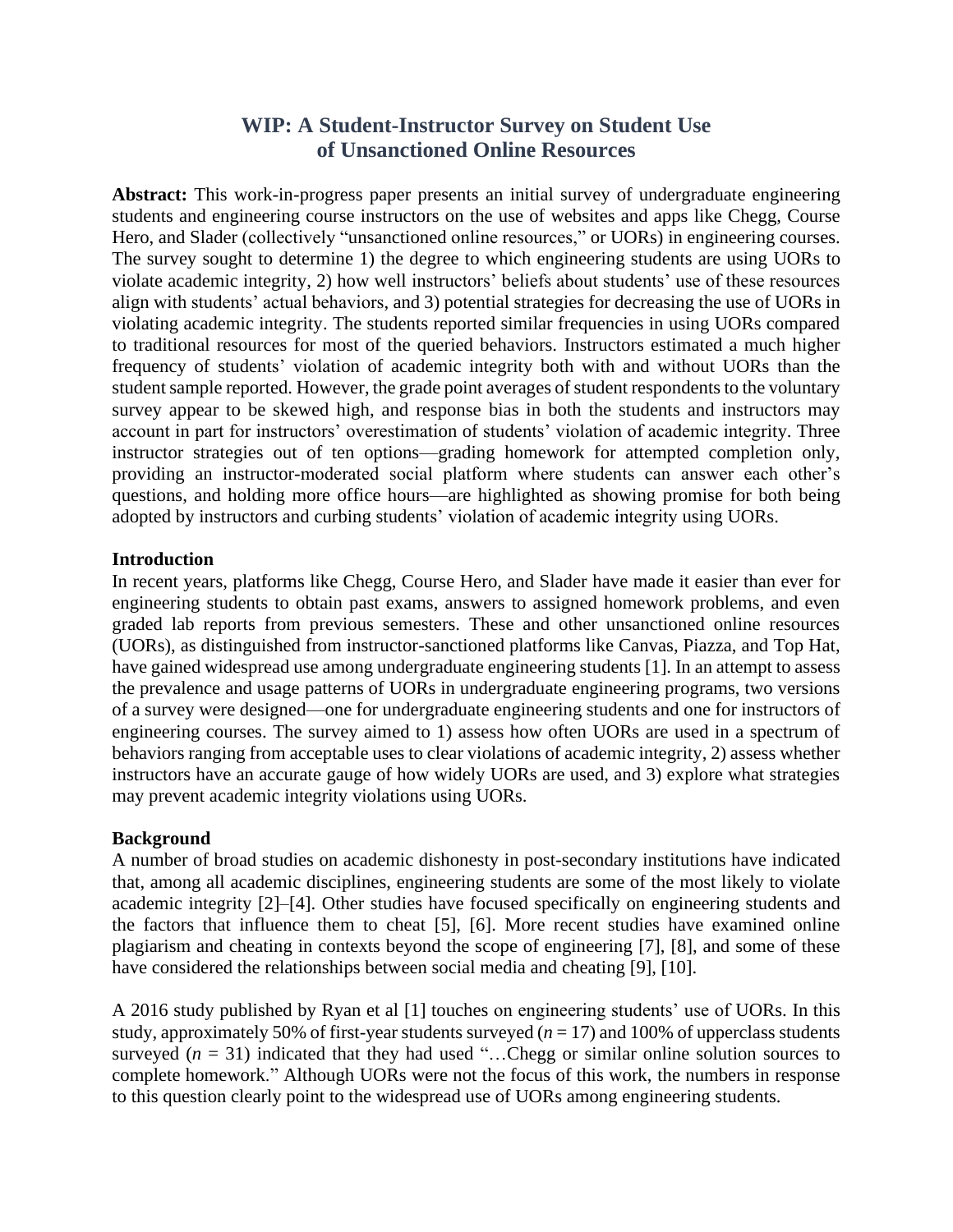The present survey goes beyond previously published works by delving deeper into specific behaviors for which UORs may be used by engineering students, comparing how frequently students resort to UORs for performing specific tasks versus other means, comparing instructors' beliefs about students' average behavior with students' self-reported behaviors, and identifying which strategies professors are willing to implement that students believe would reduce the likelihood of academic integrity violation with UORs.

# **Methods**

This study was approved by the Pennsylvania State University IRB (Study 13956). Two parallel versions of a confidential online survey were composed, one for undergraduate engineering students and one for engineering course instructors. In Part 1 of both surveys, a list of nine behaviors (List 1) ranging from acceptable actions (items 1 and 2) to clear violations of academic integrity (items 6 through 9) was presented twice. The first time the list was presented, the students were asked to indicate how many times in the previous semester they had performed each behavior *without* using UORs, and the second time the list was presented, they were asked to indicate how many times in the previous semester they had performed each behavior *using* UORs. Each behavior included a frequency scale with the options 0, 1, 2, and 3+, loosely based on a portion of the PACES-1 survey in [5]. Similarly, instructors were first asked to indicate how often on average they believed a single undergraduate engineering student engages in each of the behaviors per semester *without* using UORs, and the second time *using* UORs. The pronouns in the list were modified for the subject (first person for students, third person for instructors):

### List 1

- 1. Receiving live tutoring on general course material
- 2. Finding worked examples outside of homework to increase understanding
- 3. Getting live help from other students or tutors on specific homework problems assigned for a grade
- 4. On assigned homework problems taken from a textbook, consulting solutions to increase understanding
- 5. On assigned homework problems written by an instructor, consulting solutions to increase understanding
- 6. Borrowing material from another student's lab report and turning it in as [my]/[his/her] own
- 7. On assigned homework problems taken from a textbook, copying solutions without understanding
- 8. On assigned homework problems written by an instructor, copying solutions without understanding
- 9. Using unapproved aids on an exam

In Part 2 of the survey, a list of ten actions was presented to all instructor respondents, but only to those student respondents who indicated in a filter question that they had used UORs to violate academic integrity. The list consists of actions that a course instructor could take in order to reduce the likelihood of students violating academic integrity. The students were asked which of the actions, if taken by an instructor, would make them "significantly less likely to violate academic integrity" using UORs in the future. The instructors were asked which of the actions they themselves would be willing to take. Respondents were instructed to check all options that applied,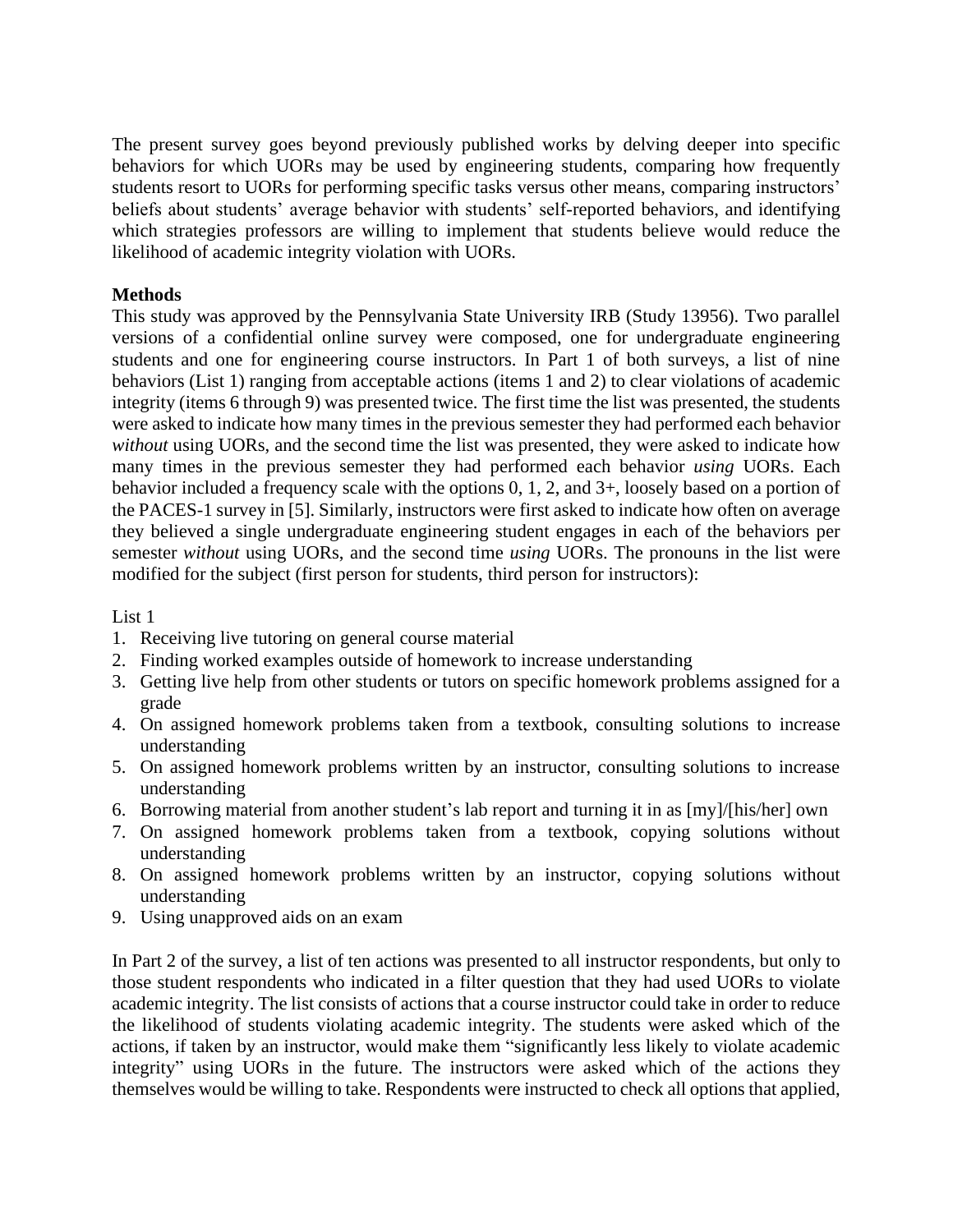and the list order was randomized survey-to-survey in order to reduce bias from choice order. Again, pronouns and verbs were modified for the type of respondent:

List 2, presented here in rank order from the largest to smallest number of student votes

- 1. Grade homework for attempted completion only.
- 2. Provide solutions for assigned homework problems in advance of the due date (allow students to use solutions).
- 3. Provide an approved social platform (like Piazza, for example), moderated by the instructor, where students can answer each other's questions.
- 4. Hold more office hours.
- 5. Weight homework less in the final grade to reduce the pressure to score well.
- 6. Write new homework problems, labs, and/or exams every semester.
- 7. Clarify what does and doesn't constitute violation of academic integrity using third-party online resources.
- 8. Weight homework more in the final grade to encourage students to take it seriously.
- 9. Inform the class that [he/she is]/[I am] aware of sites like Chegg, Course Hero, and Slader.
- 10. State penalties for violating academic integrity using third-party online resources.

Links to the two survey versions were emailed to administrators in the ten largest engineering departments at a large R1 mid-Atlantic university. The email to each department included a request to distribute the respective links to the department's undergraduate students and instructors. Potential respondents were incentivized to complete the survey through the opportunity to enter a drawing for one of five ten-dollar (US) gift cards. Surveys below a minimal completion threshold (less than 70% of the entire survey or 50% or less of the List 1 questions) as well as those completed in less than a minimum time threshold were removed from the study, leaving 258 valid student surveys and 46 valid instructor surveys.

One limitation of this survey was its voluntary format. Because of the shame surrounding violation of academic integrity and the fear of loss of confidentiality, students who have knowingly violated academic integrity may have been deterred from completing the survey. Professors who see cheating as a serious problem may have been more motivated than other professors to complete the survey. It should also be noted that all of the departments to which the survey was distributed have minimum grade-point average (GPA) requirements for entrance to major. Studies have shown that higher achieving students tend to violate academic integrity less often than lower achieving students [11]–[13]. Therefore, this student sample may exhibit lower frequencies of academic integrity violation compared to a sample without a lower bound on GPA. Students were asked to indicate their GPA range in order to assess whether an academically representative sample was obtained. This survey collected limited other demographic information in order to avoid inductive identification of student respondents, so a breakdown of results by major, gender, and year of study was not possible.

## **Results**

Responses for each item in List 1 were binned into four histograms of frequency for each behavior: 1) student behavior without UORs, 2) instructors' beliefs about students' behavior without UORs, 3) student behavior using UORs, and 4) instructors' beliefs about students' behavior using UORs (Fig 1a). Student and instructor responses for each item in List 2 were accrued (Fig 1b).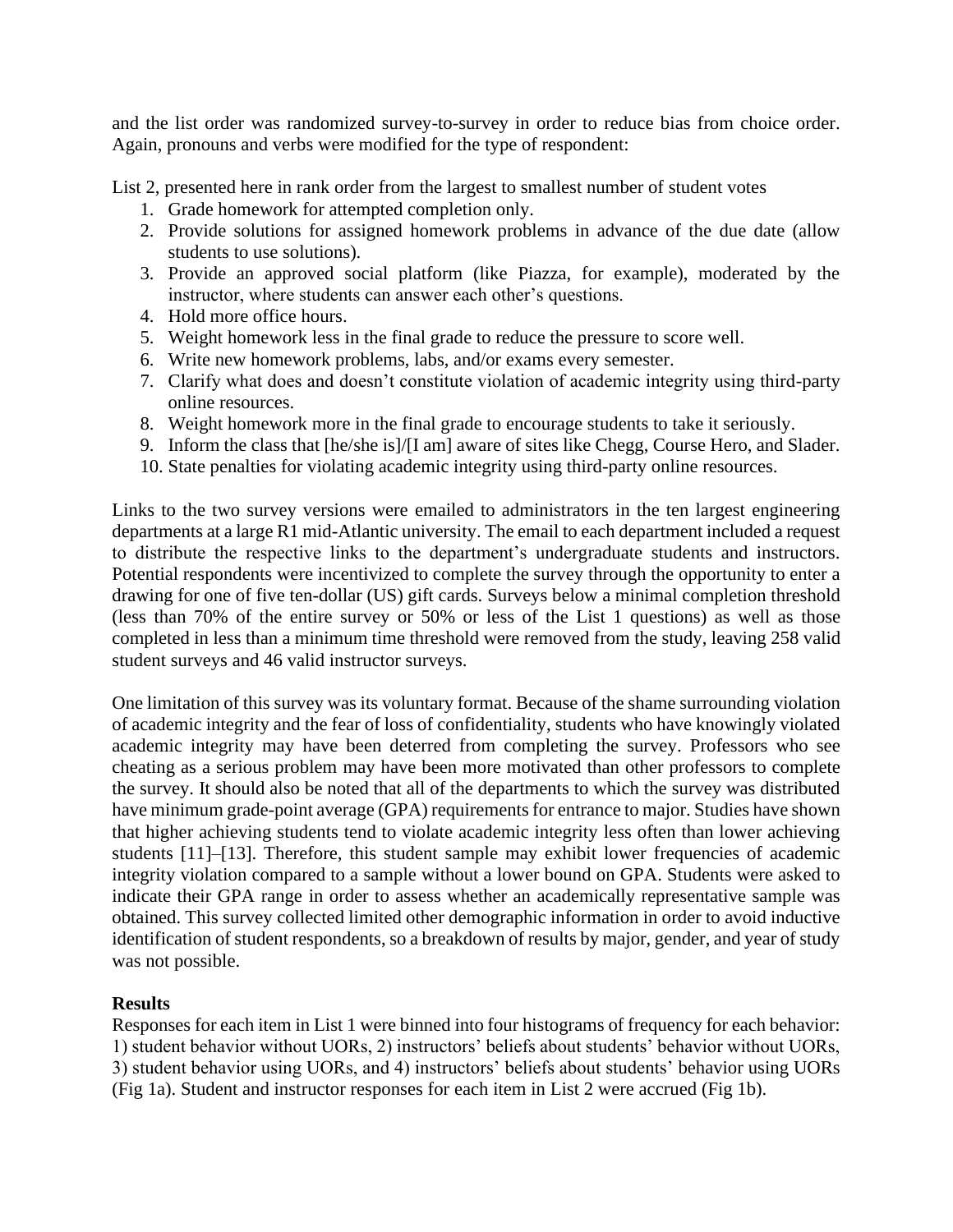

Fig. 1. Plots of survey results. (a) Histograms of student (left, red) and instructor (right, blue) responses for copying textbook homework solutions (List 1, question 7) without using UORs (top) and using UORs (bottom). The left and right vertical axes are normalized to the total number of valid student and instructor surveys, respectively. (b) Student and instructor responses to potential instructor actions. Values for students are expressed as a percentage of the number of student respondents who indicated that they had used UORs to violate academic integrity. Number labels on the horizontal axis correspond to the numbers in List 2. (c) Histogram of student respondent GPA ranges.

As expected, the student sample appeared to be strongly skewed toward higher GPAs (Fig. 1c). Students reported similar rates of activity without UORs and with UORs for all activities in List 1 except item 3. See, for example, Fig. 1a. Instructor estimates of students' frequency in violating academic integrity (List 1, items 6-9) far overshot the student-reported levels; Fig. 1a shows a representative result for items 6-9. This may have been due in part to the possible response biases noted in the previous section.

Eight of the ten actions from List 2 received an affirmative response from more than 40% of the instructor respondents (Fig 1b), where an affirmative response indicated a willingness of the instructor to implement the action. Only four of the actions received an affirmative response from more than 40% of the student respondents, where an affirmative response indicated that the student believed the action would make him/her "significantly less likely to violate academic integrity" using UORs. The three actions that surpassed the 40% mark for both groups of respondents were grading homework for attempted completion only, providing an instructor-moderated social platform where students can answer each other's questions, and holding more office hours.

#### **Discussion and Conclusion**

This survey has added to existing knowledge by indicating that engineering students access UORs to assist with solving homework problems at about the same rate as they find the same type of assistance without UORs. This study also indicates that, contrary to anecdotal evidence, there appears to be a population of students who restrict their use of UORs to behaviors that do not flagrantly violate academic integrity. For engineering instructors and administrators seeking to mitigate the violation of academic integrity through UORs, this study provides student and instructor feedback on a list of proposed preventative strategies. Since the use of UORs extends beyond engineering programs, this study may be of interest to other academic disciplines as well.

Possible future work stemming from this study includes a future iteration of the survey in which both the student and instructor samples would be taken in a way that produces collections of respondents more likely to be representative of their respective populations.